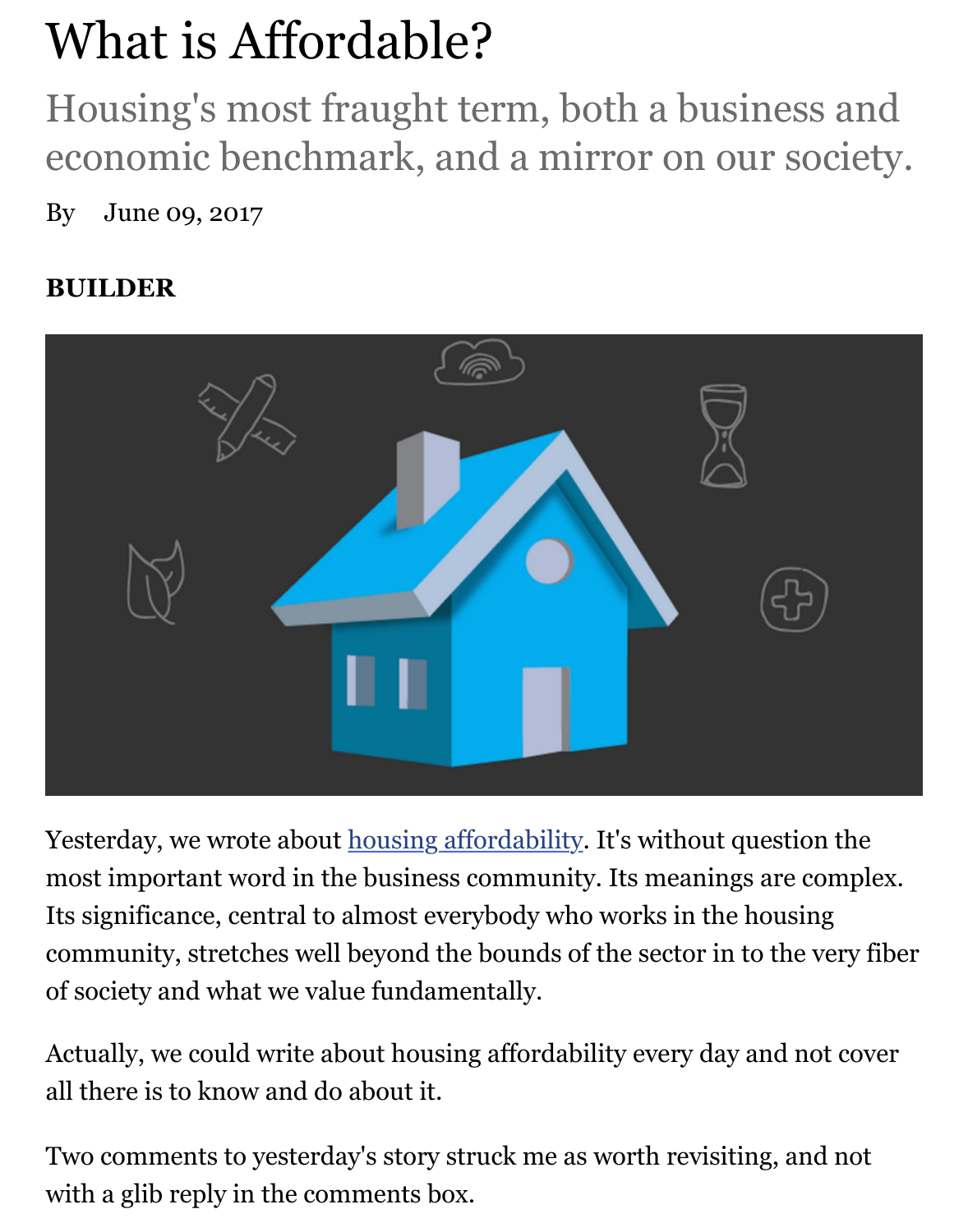developers, and their partners hold themselves accountable when it comes to this sense of duty around affordable, decent housing for Americans.

AmeriSus observes that yesterday's focus on the topic of how elastic new home prices might be based on looking at historic household data set omitted a key consideration. Property taxes, as an unavoidable compo what each homeowner household pays each month, need to be included as a set of the month. part of the monthly payment calculus if there's to be true insight around part of the monthly payment calculus if there's to be true insight around part of the monthly elasticity, historic norms, and current home price and interest rate tre

We'd agree. Municipalities, school districts, counties, states, and othe districts almost everywhere place disproportionate burden on homeo new homes to carry the cost load. Layers and layers of taxes, fees, reg and obligations, policies, covenants, etc., in many cases, filter who can who can't think of living in those places. AmeriSus correctly notes:

"In the northeast many states like New Jersey, as just one example, *seen property taxes on the exampled 1,800 sq. ft. home rise to now b excess of \$1,500 per month (more than, and in addition to all the costally excess of \$1,500 per month (more than, and in addition to all the costs discussed)."*

We'd add to this argument that an[y reasonable](http://www.builderonline.com/local-housing-data) analysis of affordability real-life monthly payment power of a household with a decent-paying of income--needs also to include the home's energy bill. ATTOM Data Solutions takes up this issue in a recent analysis, "Utilities Add 25 Per Homeownership Costs," whose introductory thesis is that those who buy median priced homes in 2017 will need to spend more of their househ income than Americans have historically.

[A new analysis conducted by ATTOM Data Solutions and UtilityScor](http://www.realtytrac.com/news/company-news/power-conversion/)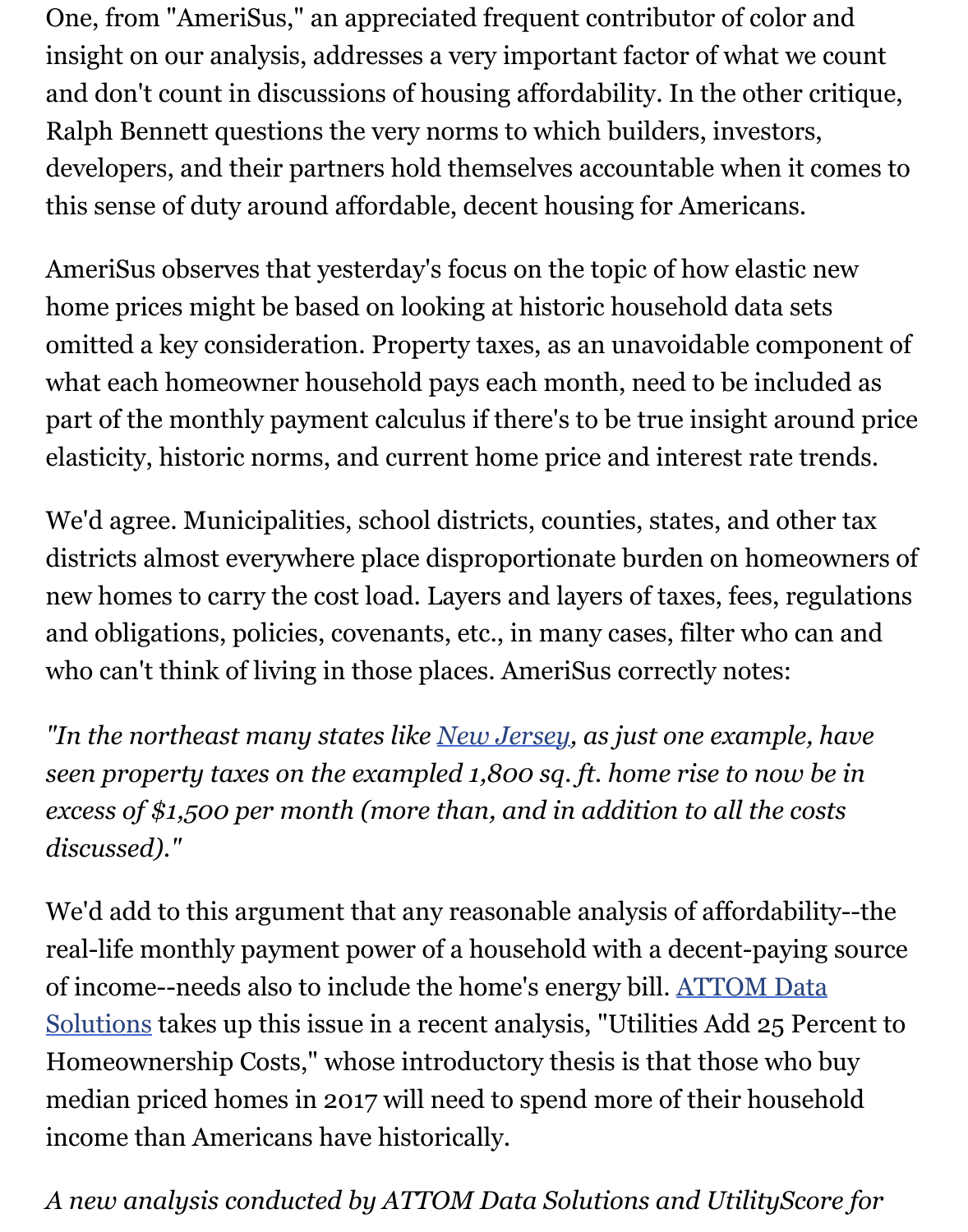*this report found that average wage earners will need to spend more than one-third of their income (33.5 percent) buying a median-priced home in 2017 on average across 931 U.S. counties analyzed.*

*Utility costs make housing even more expensive.*

*The median utility costs (electricity, natural gas, water, sewer) across the aforementioned 931 counties is \$238 per month, according to data from UtilityScore. That adds up to an additional 7.0 percent of an average wage earner's income on average across those counties (see Page 5 for more details).*



*Put another way, the median monthly cost of utilities adds an average 25 percent to monthly housing costs for a median-priced home across nearly 13,000 U.S. zip codes analyzed by ATTOM and UtilityScore.*

This leads, in its way, to the second comment to yesterday's thought piece, from Ralph Bennett, who finds it objectionable to consider that the market may tolerate median home prices where more than 40% of a household's gross wage goes toward monthly housing payments. Bennett writes:

*"In HUD terms this is a housing burdened household, when affordability is defined as 30% of gross income. Low inventory clearly indicates the availability of buyers at higher income levels for sure, and possibly for 'nonsupervisory or production' workers, but my suspicion is that the numbers comfort those who believe we are providing affordable ownership to historic*